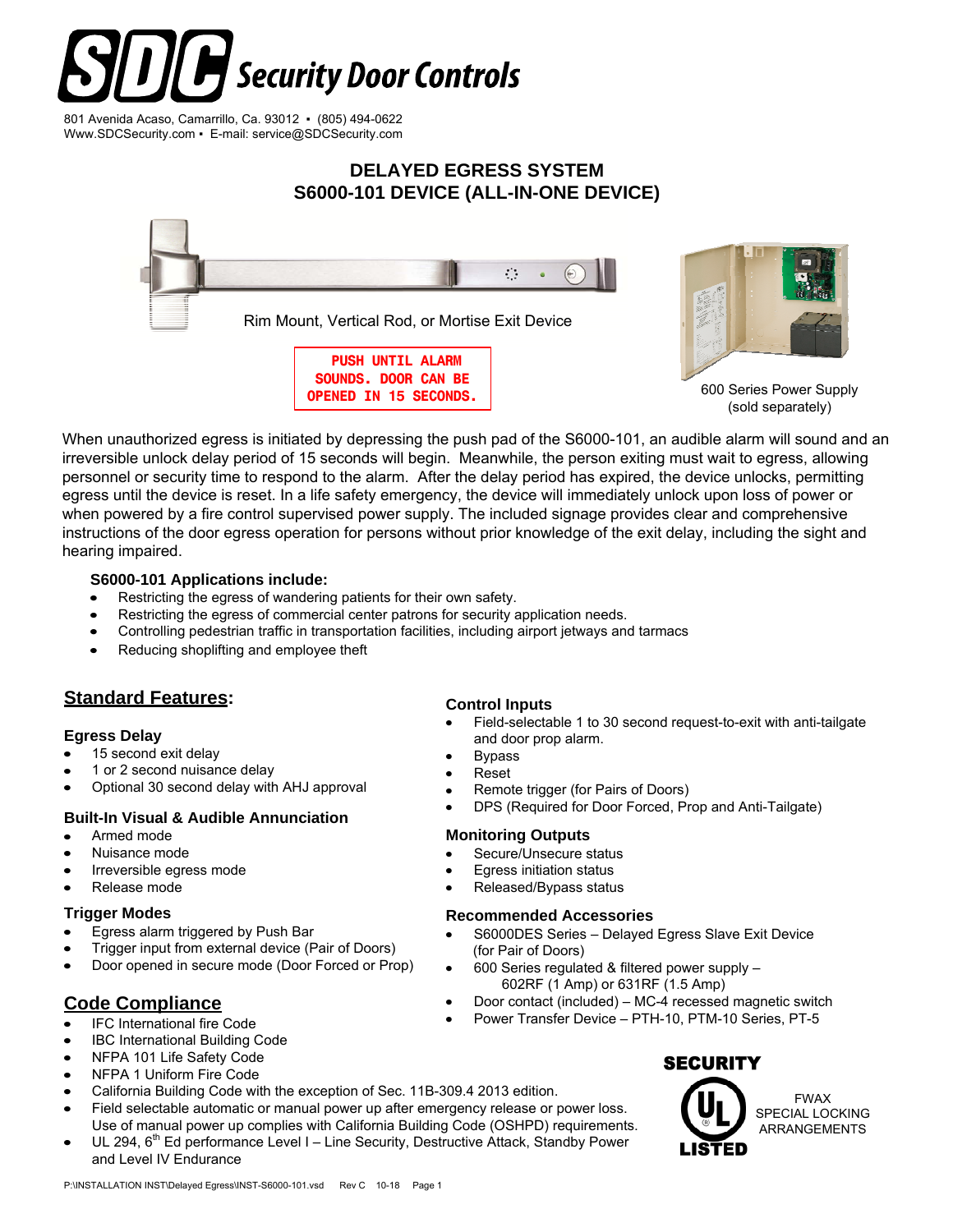# **S6000-101 Series – Operational Description**

The door is normally closed and secured by the S6000-101 Delayed Egress Exit Device. The on-board status LED illuminates Green indicating that the unit is secured. The integral Reset/Bypass key switch is in the center position.

*Activation/Alarmed Release:* Pressing the push pad of the S6000-101 device initiates the irreversible 15 second unlock delay cycle. To prevent false alarms, a pre-alarm audible warning tone is activated during the short nuisance delay period. Releasing the push pad during the nuisance delay period will silence the pre-activation warning tone, reset the unlock delay cycle, and keep the door locked.

Once the nuisance delay period has been exceeded, the S6000-101 continues its irreversible door release cycle. An audible tone and Yellow status LED inform the person intending to exit of the door release cycle activation. An alarm output is activated to alert personnel of an unauthorized exit. After the delay cycle has expired, the status LED illuminates Red, and power is removed from the locking device, allowing free egress by pressing the push pad. A second output is activated indicating that the door is unsecure.

*Reset/Relock (from an Alarm, REX, or Bypass state):* The S6000-101 can be manually reset by authorized personnel by closing the door and turning the integral key switch to the reset position, or by momentarily activating a N/O switch connected to the remote Reset/REX control input.

*Request-to-Exit (from a Secure state):* A timed Request-to-Exit (REX) cycle is initiated by authorized personnel by momentarily turning the integral key switch to the reset position, or by momentarily activating a N/O switch connected to the remote Reset/REX control input. The power will be removed from the locking device allowing free egress by pressing the push pad. The on-board status LED will rapidly flash Green (2x / sec) during the REX cycle. After the REX cycle has expired, the S6000-101 will automatically re-apply power to the locking device to re-secure the door. If an external door position switch is connected to the DPS input, the door will automatically relock on door closure.

*Authorized Maintained Bypass (from a Secure state):* Unlocking the door for an extended period of time is accomplished by momentarily turning the integral key switch to the Bypass position, or by momentarily activating a N/O switch connected to the remote Bypass control input. The power will be removed from the locking device allowing free egress by pressing the push pad. The on-board status LED will slowly flash Green (1x / sec) during Bypass mode. The S6000-101 may be re-secured using the Reset procedure described above.

# **(NFPA-101)**

| , , , , , , , , , , ,<br>The S6000-101 operation complies<br>with the following building and fire<br>codes: NFPA 101; NFPA 1-UFC;<br>UBC; IBC; IFC; SBC; California<br>Building Code. Listings: UL Listed:<br>Special Locking Arrangements and<br>Auxiliary Locks; California State Fire<br>Marshal (CSFM) Listed. | <b>Option</b><br>Code       | Delay Release<br>Time             | <b>Nusiance</b><br>Time           | <b>Reset after</b><br><b>Alarm</b> | <b>Lock Status on</b><br><b>Power-Up</b>       |
|--------------------------------------------------------------------------------------------------------------------------------------------------------------------------------------------------------------------------------------------------------------------------------------------------------------------|-----------------------------|-----------------------------------|-----------------------------------|------------------------------------|------------------------------------------------|
|                                                                                                                                                                                                                                                                                                                    | <b>ND</b>                   | 15 <sub>sec</sub><br><b>Fixed</b> | sec or 2 sec<br><b>Selectable</b> | Manual                             | <b>Locked or Unlocked</b><br><b>Selectable</b> |
|                                                                                                                                                                                                                                                                                                                    | <b>NH</b><br>(AHJ Approval) | 30 <sub>sec</sub><br><b>Fixed</b> | sec or 2 sec<br><b>Selectable</b> | Manual                             | <b>Locked or Unlocked</b><br><b>Selectable</b> |
|                                                                                                                                                                                                                                                                                                                    | NC.<br>(CBC Compliant)      | 15 <sub>sec</sub><br><b>Fixed</b> | sec or 2 sec<br><b>Selectable</b> | Manual                             | <b>Unlocked</b><br><b>Fixed</b>                |

Per BOCA compliance, the S6000-101 is manually reset by authorized personnel after an alarm by closing the door and turning the integral key switch to the reset position, or by momentarily closing a contact connected to the remote Reset/ Bypass control inputs. In addition, a reset will be automatically be initiated once the door has been opened, then closed, and remains closed for 30 consecutive seconds.

# **(BOCA/Chicago)**

The S6000-101 operation complies with BOCA National Building Code and the Chicago Building Code: UL Listed, Special Locking Arrangements and Auxiliary Locks.

| <b>Option</b>  | <b>Delay Release</b>       | <b>Nusiance</b>                     | <b>Reset after</b> | <b>Lock Status on</b>                          |
|----------------|----------------------------|-------------------------------------|--------------------|------------------------------------------------|
| Code           | Time                       | <b>Time</b>                         | <b>Alarm</b>       | <b>Power-Up</b>                                |
| ВD             | 15 sec<br><b>Fixed</b>     | 1 sec or 2 sec<br><b>Selectable</b> | <b>Auto/Manual</b> | <b>Locked or Unlocked</b><br>Selectable        |
| BН             | 30 sec                     | 1 sec or 2 sec                      | <b>Auto/Manual</b> | <b>Locked or Unlocked</b>                      |
| (AHJ Approval) | <b>Fixed</b>               | <b>Selectable</b>                   |                    | Selectable                                     |
| <b>BC</b>      | 15 <sub>sec</sub><br>Fixed | 0 <sub>sec</sub><br><b>Fixed</b>    | <b>Auto/Manual</b> | <b>Locked or Unlocked</b><br><b>Selectable</b> |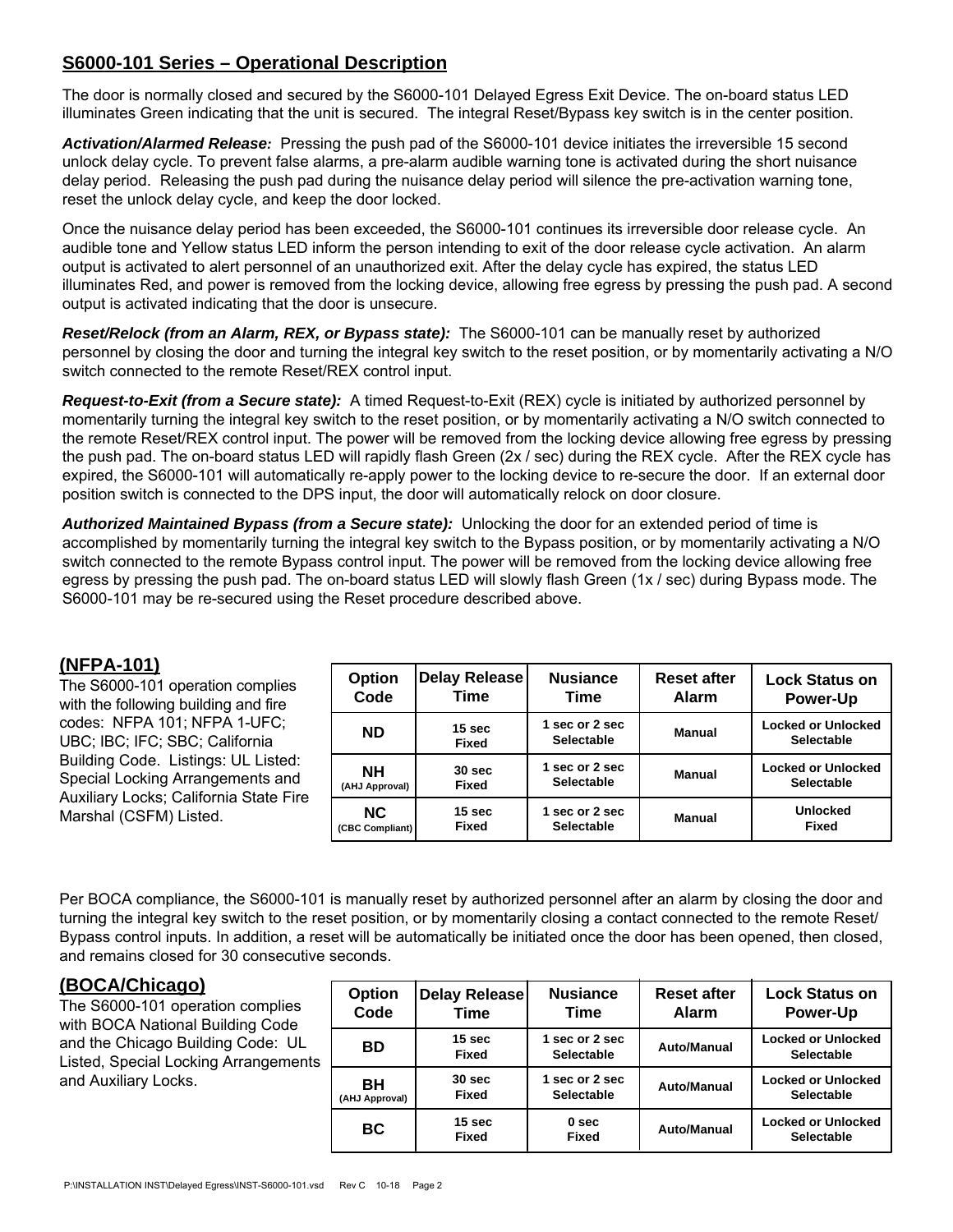



#### **MONITOR RELAY JUMPER SETTINGS\***

\*Individually sets the polarity of the GRN & RED relays when the relay is in an ACTIVE state.



**J6 = GRN RELAY (Active when device is secure) J7 = RED RELAY (Active upon alarm initiation)**

**DIP SWITCH SETTINGS**

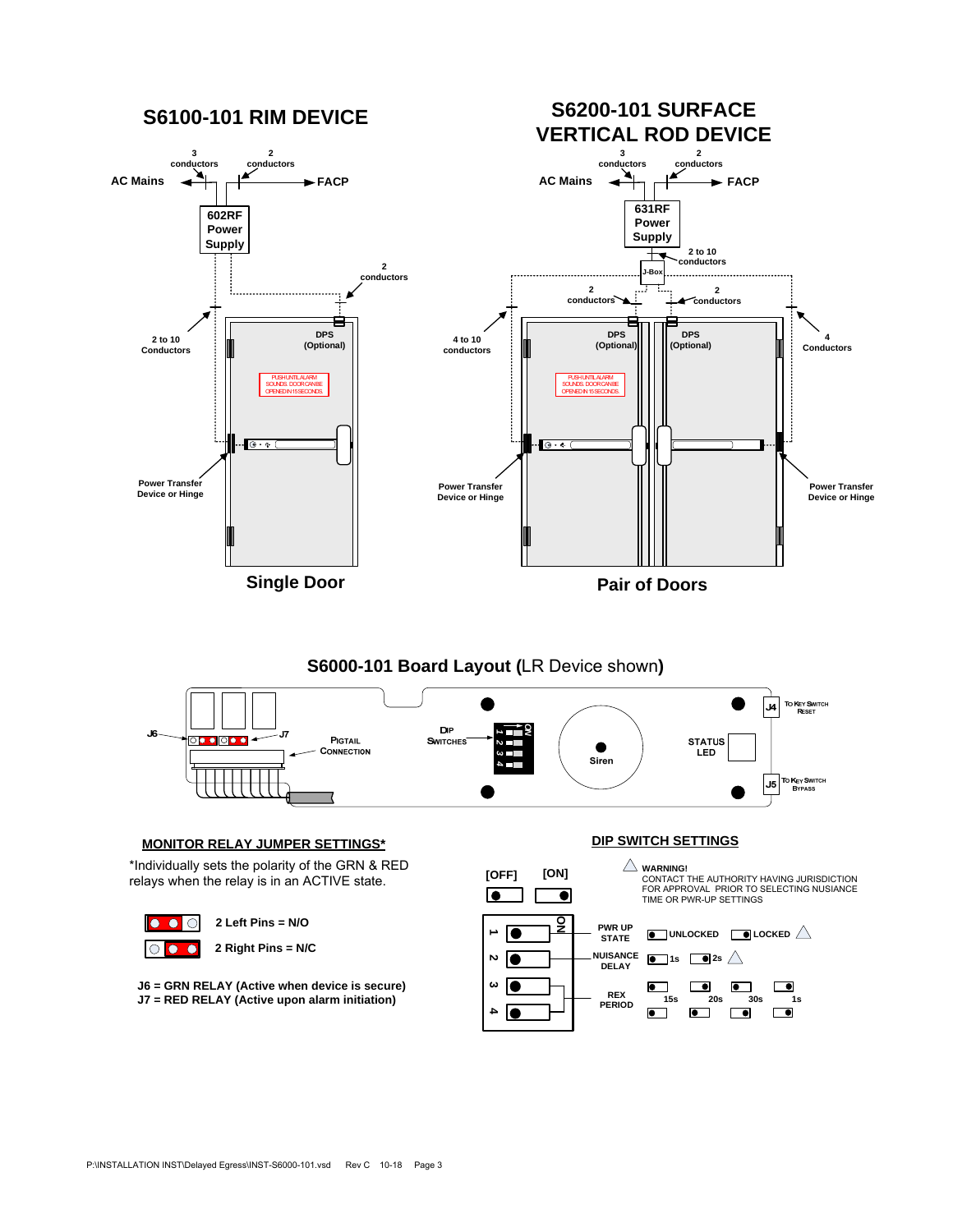



**2** MAXIMUM CONNECTED WIRING LENGTH PERMITTED IS 98.5 FT. (30). **Electrical Specifications:**

**Input Voltage : 24VDC +/- 10% Slave Output : 24VDC @250ma Monitor Relays: 1 Amp contacts @12/24vdc Input Current : 540ma Max**

# **Enviromental:**

**Max Operating Temperature: 0°C to 70°C** 

**Tested to 85% RH @30 C**

WIRING SHALL BE CONNECTED TO AN ACCESSORY WITHIN THE PROTECTED AREA AND UNUSED WIRE MUST BE CAPPED OFF.

THIS PRODUCT MUST BE POWERED BY A 600 SERIES POWER SUPPLY: **3**

Single Door – 602RF 1 AMP Double Door – 631RF 1.5 AMP

A DOOR CONTACT IS REQUIRED FOR ANTI-TAILGATE, BOCA AND DOOR PROP FUNCTIONS. **<sup>4</sup>**

| <b>Wire Color</b> | <b>Wire Designation</b>    | <b>Description</b>                                                                    |
|-------------------|----------------------------|---------------------------------------------------------------------------------------|
|                   |                            | Used for a pair of doors (master & slave). This is a voltage output (24VDC @250mA)    |
|                   |                            | Connect this wire to +24VDC (Red wire) of the slave bar.                              |
| Orange            | Slave Out                  | See "Typical Wiring for Single or Double Door Installation".                          |
|                   |                            | Used for a pair of doors (master & slave). This is a dry input. Connect this wire to  |
|                   |                            | one leg of the Slave Trigger output. The other leg of the Slave Trigger output is     |
|                   |                            | connected to ground (-VDC). Closing the switch shorts this wire to ground and         |
|                   |                            | initiates the alarm sequence.                                                         |
|                   |                            | See "Typical Wiring for Single or Double Door Installation". The two white wires      |
| Violet            | Remote Trigger             | on the slave bar are the Normally Open trigger switch.                                |
|                   |                            | This is the Alarm Relay Output (Dry, 1A@12/24VDC). It is normally INACTIVE when       |
|                   |                            | the door is secure. It changes state when the bar is pressed beyond the nuisance      |
|                   |                            | delay and placed into an Alarm state. It may be configured as Normally Open OR        |
| Brown             | Red Relay                  | Normally Closed using Jumper J7. The YELLOW wire is the relay common.                 |
|                   |                            | This is the Door Secure Relay Output (Dry, 1A@12/24VDC). It is normally ACTIVE        |
|                   |                            | when the door is secure. It changes state when the bar unlocks after (a) the          |
|                   |                            | delayed egress countdown expires, (b) an authorized Request-to-Exit(REX) signal,      |
|                   |                            | or (c) the bar is Bypassed. It may be configured as Normally Open OR Normally         |
| Green             | Green Relay                | Closed using Jumper J6. The YELLOW wire is the relay common.                          |
| Yellow            | Relay Common               | This is the shared relay common for both the Red & Green Relay.                       |
|                   |                            | This is a dry input. Connect this wire to one leg of a Door Contact switch. The other |
|                   |                            | leg of the Door Contact switch is connected to ground (-VDC). The Door Contact        |
|                   |                            | polarity must be OPEN when the door is closed. A door contact is required for anti-   |
| Grey              | Door Position Switch (DPS) | tailgate and door prop alarm functions.                                               |
|                   |                            | This is a momentary, dry input. Connect this wire to one leg of a Normally Open       |
|                   |                            | switch. The other leg of the Normally Open switch is connected to ground (-VDC).      |
|                   |                            | When the bar is in a secure state, shorting this input will result in an authorized   |
|                   |                            | unlock (REX). The REX period is configured by the dip switch settings.                |
|                   |                            | When the bar is in an alarm, authorized unlock state, or in a bypassed state,         |
| Blue              | Reset/REX                  | shorting this input will reset (secure) the bar.                                      |
|                   |                            | This is a momentary, dry input. Connect this wire to one leg of a Normally Open       |
|                   |                            | switch. The other leg of the Normally Open switch is connected to ground (-VDC).      |
|                   |                            | When the bar is in a secure state, shorting this input will unlock the device         |
| White             | <b>Bypass</b>              | indefinitely, until the bar is Reset.                                                 |
| Red               | Power IN (+) 24VDC         | Input Voltage: 24VDC +/- 10%; Input Current: 540mA (max). The Red & Black wires       |
| <b>Black</b>      | Power IN (-) 24VDC         | are the minimum required connections for a single door application.                   |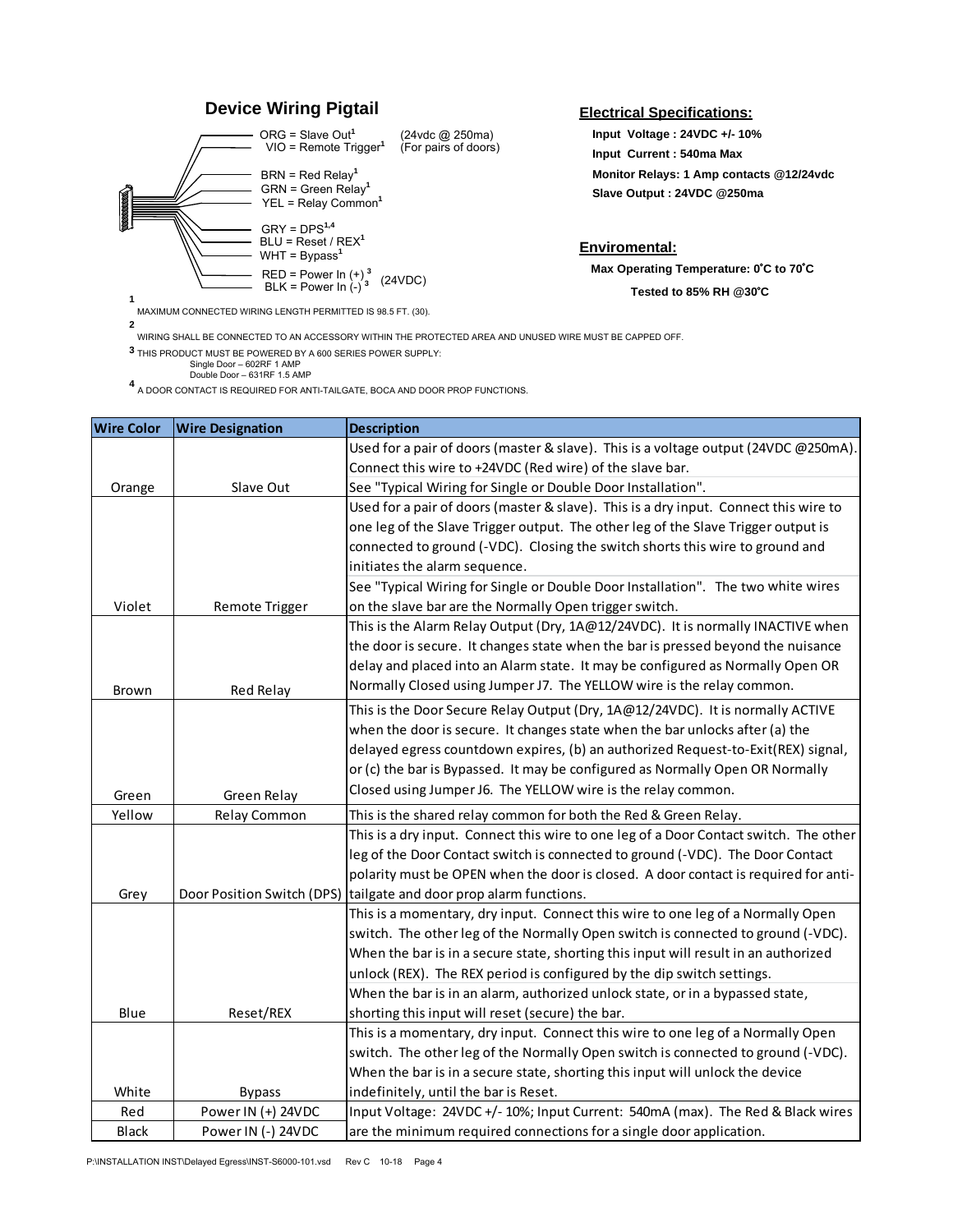# **TYPICAL WIRING FOR SINGLE OR DOUBLE DOOR INSTALLATION**

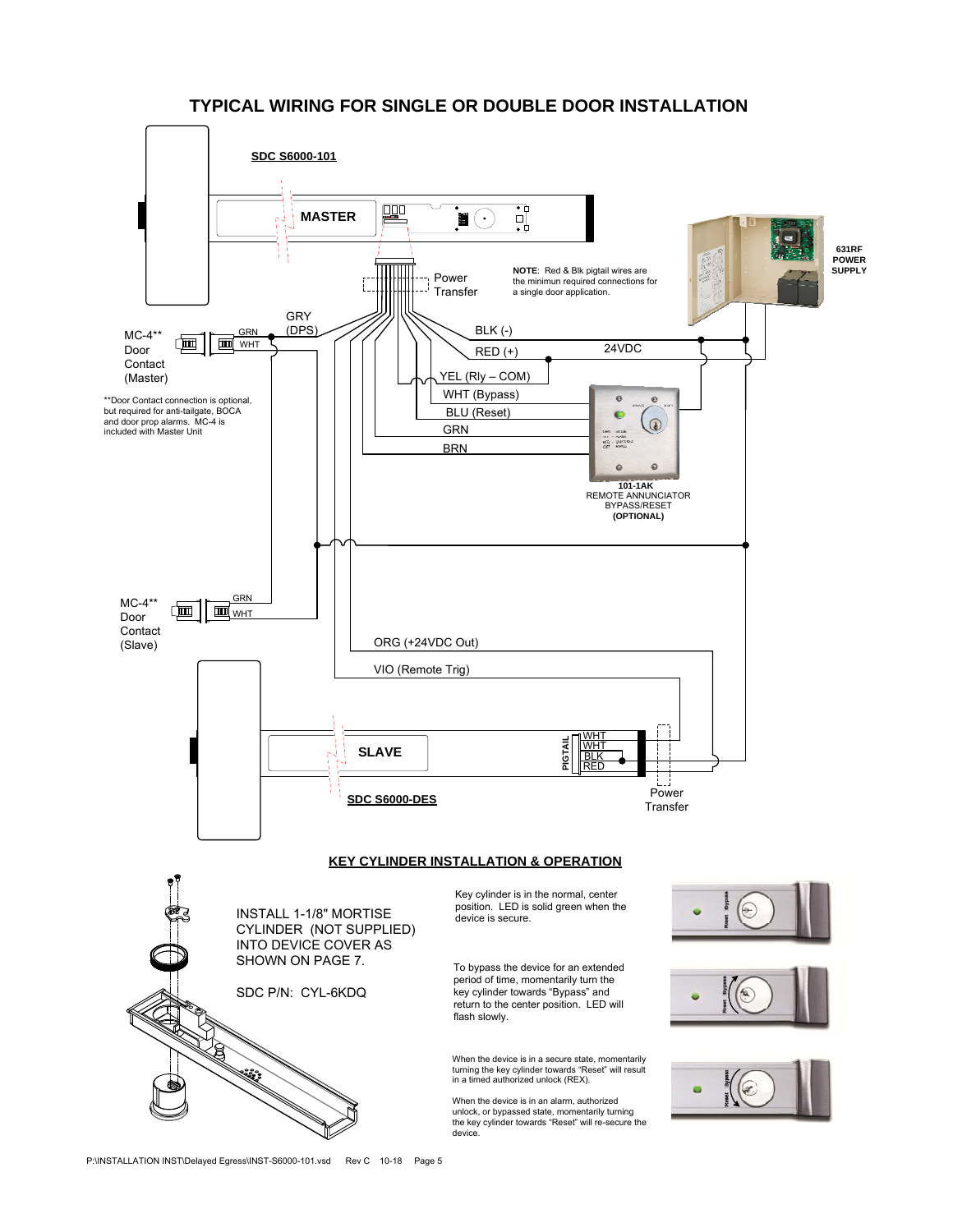### **TYPICAL WIRING FOR SINGLE DOOR WITH SDC ELECTRIC TRIM**

NOTE: SDC Electric Trim not available for S6300 Mortise Device



#### **STATUS LED INDICATIONS**

| <b>Status</b>             | Device Mode                      |
|---------------------------|----------------------------------|
| <b>OFF</b>                | No Power                         |
| GREEN (Solid)             | Secure                           |
| <b>YELLOW</b>             | Irreversible Delay in Progress   |
| RED (Solid)               | Alarmed & Unlocked               |
| <b>GREEN (Slow Flash)</b> | Bypassed                         |
| <b>GREEN (Fast Flash)</b> | Authorized Unlock (REX)          |
| RED (Fast Flash)          | Alarmed, Unlocked, & Door Opened |